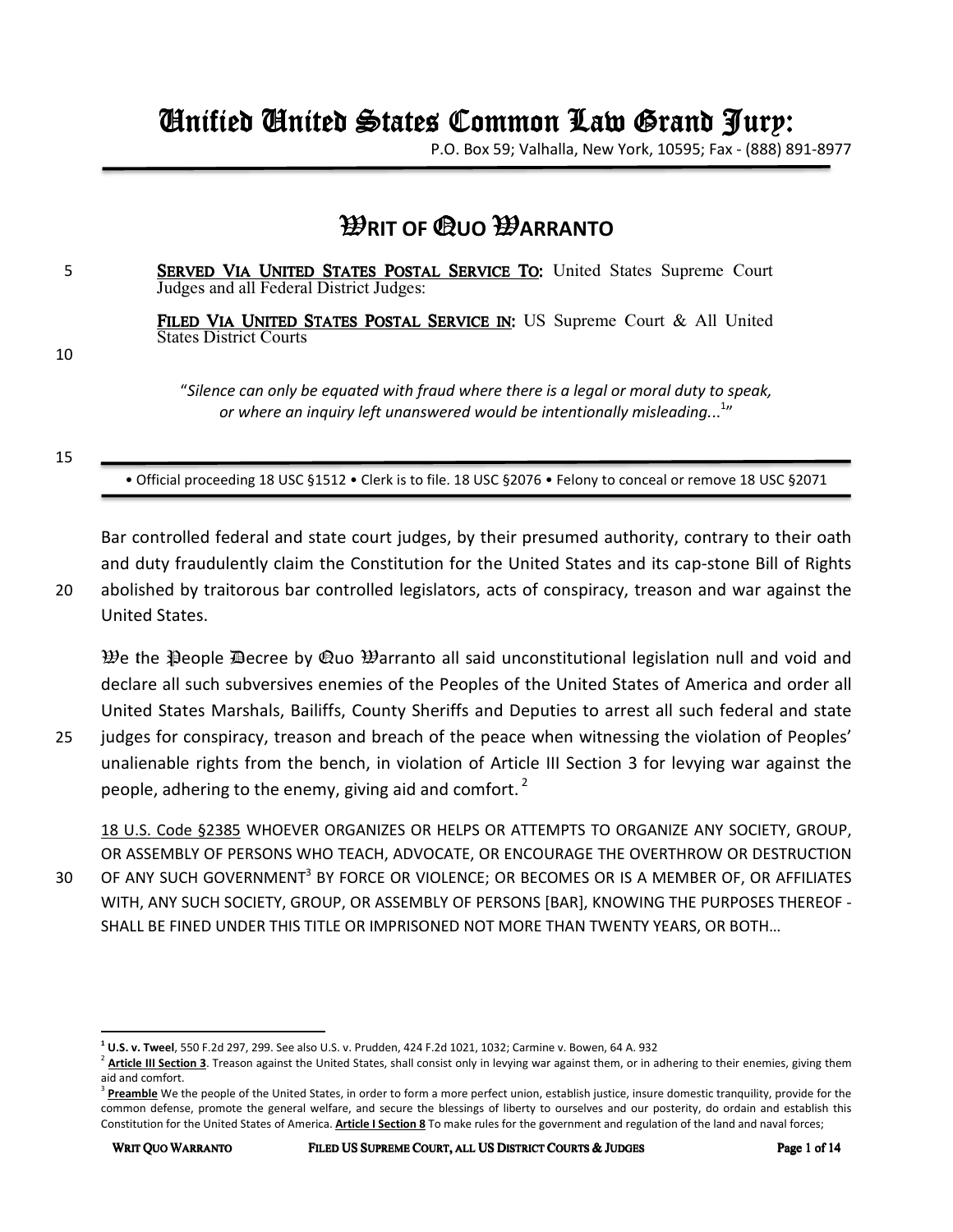# W**RIT** Q**UO** W**ARRANTO<sup>4</sup>**

"*It will be an evil day for American Liberty if the theory of a government outside supreme*  law finds lodgment in our constitutional jurisprudence. No higher duty rests upon this Court *than to exert its full authority to prevent all violations of the principles of the Constitution*." 5 **[Downs v. Bidwell, 182 U.S. 244 (1901)]** 

C**OMES NOW THE** C**ONSTITUTED<sup>5</sup>** U**NIFIED<sup>6</sup>** C**OMMON** L**AW<sup>7</sup>** G**RAND** J**URIES<sup>8</sup>** of the fifty united States of America, this evil day;

W**E** C**OMMAND** all County, State, Federal and US Supreme Court judges and clerks to perform their duty 10 guaranteeing to every state in this union a republican form of government<sup>9</sup> and protect each of them against invasion $^{10}$ , or vacate your office now.

W**HEREAS**; We the People in order to form a more perfect union, establish justice, insure domestic tranquility, provide for the common defense, promote the general welfare, and secure the blessings of liberty to ourselves and our posterity, did ordain and establish the Constitution for the United States of

15 America that all Judges and all members of the Government both state and Federal are lawfully bound to obey<sup>11</sup> , D**ECREE** T**HAT**:

 $\mathcal{W}$ e the  $\mathcal{P}$  eople have been providentially provided legal recourse to address the criminal conduct of persons, themselves entrusted to dispense justice. The grand jury is an institution separate from the courts, over whose functioning the courts do not preside thus, the People have the unbridled right by law and in 20 law to empanel their own grand juries and present "True Bills" of information, indictment and presentment

<sup>&</sup>lt;sup>4</sup> QUO WARRANTO. In old English practice. A writ, in the nature of a writ of right for the king, against him who claimed or usurped any office, franchise, or liberty, to inquire by what authority he supported his claim, in order to determine the right. It lay also in case of non-user, or long neglect of a franchise, or misuser or abuse of it; being a writ commanding the defendant to show by what warrant he exercises such a franchise, having never had any grant of it, or having forfeited it by neglect or abuse. 3 Bl.Comm. 262.

<sup>&</sup>lt;sup>5</sup> CONSTITUTED - The People of each county have come together to agreed and declared a return to Common Law Juries.

<sup>6</sup> **UNIFIED** - Every county in the state has constituted the Common Law Juries.

<sup>&</sup>lt;sup>7</sup> COMMON LAW - Article VI - This Constitution, and the laws of the United States which shall be made in pursuance thereof; and all treaties made, or which shall be made, under the authority of the United States, shall be the supreme law of the land; and the judges in every state shall be bound thereby, anything in the Constitution or laws of any State to the contrary notwithstanding.

<sup>&</sup>lt;sup>8</sup> COMMON LAW GRAND JURY - Amendment V No person shall be held to answer for a capital, or otherwise infamous crime, unless on a presentment or indictment of a Grand Jury...; The Court of Appeals' rule would neither preserve nor enhance the traditional functioning of the grand jury that the "common law" of the Fifth Amendment demands. UNITED STATES v. WILLIAMS, Jr.112 S.Ct. 1735; 504 U.S. 36; 118 L.Ed.2d 352 9

**Article IV Section 4**. The United States shall guarantee to every state in this union a republican form of government, and shall protect each of them against invasion; and on application of the legislature, or of the executive (when the legislature cannot be convened) against domestic violence.

INVASION. (Blacks 4th) An encroachment upon the rights of another; the incursion of an army for conquest or plunder. Webster. See /Etna Ins. Co. v. Boon, 95 U.S. 129, 24 L.Ed. 395. CONSTITUTIONAL LIBERTY OR FREEDOM. Such freedom as is enjoyed by the citizens of a country or state under the protection of its constitution; the aggregate of those personal, civil, and political rights of the individual which are guaranteed by the constitution and secured against invasion by the government or any of its agencies. People v. Hurlbut, 24 Mich. 106, 9 Am.Rep. 103.

Article VI. This Constitution, and the laws of the United States which shall be made in pursuance thereof; and all treaties made, or which shall be made, under the authority of the United States, shall be the supreme law of the land; and the judges in every state shall be bound thereby, anything in the Constitution or laws of any State to the contrary notwithstanding.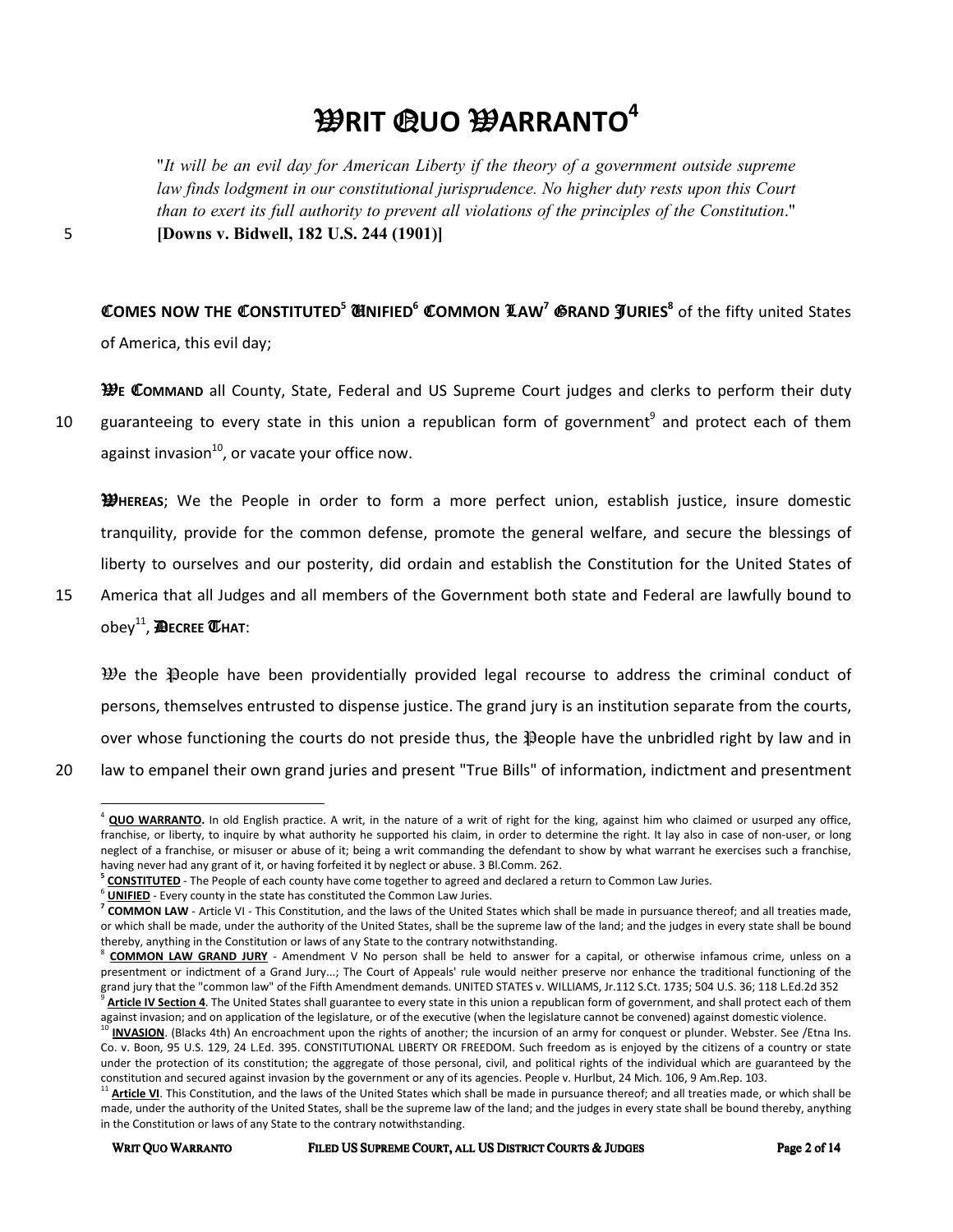to a court of record, which is then required to commence a criminal proceeding. Our Founding Fathers with foresight grafted into the common law Fifth Amendment a "buffer" the People may rely upon for justice, when public officials, including judges go rogue, act in bad behavior and criminally violate the law.<sup>12</sup>

## **THE PRIME DIRECTIVE**

The prime directive<sup>13</sup> ordained by the American People purposed their government to  $(1)$  form a more perfect union,<sup>14</sup> (2) establish justice, (3) insure domestic tranquility, (4) provide for the common defense, (5) promote the general welfare, and (6) secure the blessings of liberty to ourselves and our posterity.

The subsequent violent felony acts of war by our servants against the aforesaid prime directive (1) 10 debilitates the union of the American People, (2) establishes injustice, (3) undermines domestic tranquility, (4) renders the People vulnerable to foreign and domestic enemies, (5) destabilizes the general welfare, and (6) annihilates the blessings of liberty to ourselves and our posterity.<sup>15</sup>

Common-sense can only conclude that there are forces within our servant government conspiring war and subterfuge against the American People by denying the very republican form of government<sup>16</sup> that they

- 15 took an oath<sup>17</sup> to protect and defend against all enemies foreign and domestic. Thereby it is the duty of all oath-takers to take a stand now, obey and defend the Constitution, and assist the People in arresting and terminating the following unconstitutional acts, by simply obeying the law of the land and acknowledging the unalienable right of the People to self-govern. Therefore judges everywhere are commanded "AGAIN" to obey the law of the land and sign the attached mandamus. The excuse "we are only following orders" did
- 20 not stand in Nuremberg and it most certainly "will not stand here." To prove our conclusion, let facts be submitted to a candid world:
	- $\clubsuit$  Our servants have refused Assent to Laws, the most wholesome and necessary for the public good;
	- $\div$  Our servants have trodden upon the rights of the People;
	- $\div$  Our servants have passed legislation destructive to the Constitution, forbidden by the same;
- 25  $\bullet\bullet$  Our servants have exposed We the People to all the dangers of invasion from without, and subversion from within;
	- $\div$  Our servants have obstructed the laws for illegal-aliens who are flooding our nation with foreign insurgents some hostile destroying our economy and putting at risk the security of our States;

 $\overline{\phantom{a}}$ 

<sup>12</sup> **UNITED STATES v. WILLIAMS**, 112 S.Ct. 1735, 504 U.S. 36, 118 L.Ed.2d 352; No. 90-1972. Argued Jan. 22, 1992. Decided May 4, 1992.

<sup>13</sup> **Preamble to the Constitution for the United States of America - We the people of the United States, in order to form a more perfect union,** establish justice, insure domestic tranquility, provide for the common defense, promote the general welfare, and secure the blessings of liberty to ourselves and our posterity, do ordain and establish this Constitution for the United States of America.

 $^{14}$  A perfect union of states but a "more perfect union" among the People, anti-federalist papers, Bruno.

<sup>&</sup>lt;sup>15</sup> Declaration of Independence - We hold these truths to be self-evident, that all men are created equal, that they are endowed by their Creator with certain unalienable Rights, that among these are Life, Liberty and the pursuit of Happiness.--That to secure these rights, Governments are instituted among Men, deriving their just powers from the consent of the governed, --That whenever any Form of Government becomes destructive of these ends, it is the Right of the People to alter or to abolish it, and to institute new Government, laying its foundation on such principles and organizing its powers in such form, as to them shall seem most likely to effect their Safety and Happiness.

Article IV Section 4. The United States shall guarantee to every state in this union a republican form of government, and shall protect each of them against invasion;

Article VI The Senators and Representatives before mentioned, and the members of the several state legislatures, and all executive and judicial officers, both of the United States and of the several states, shall be bound by oath or affirmation, to support this Constitution;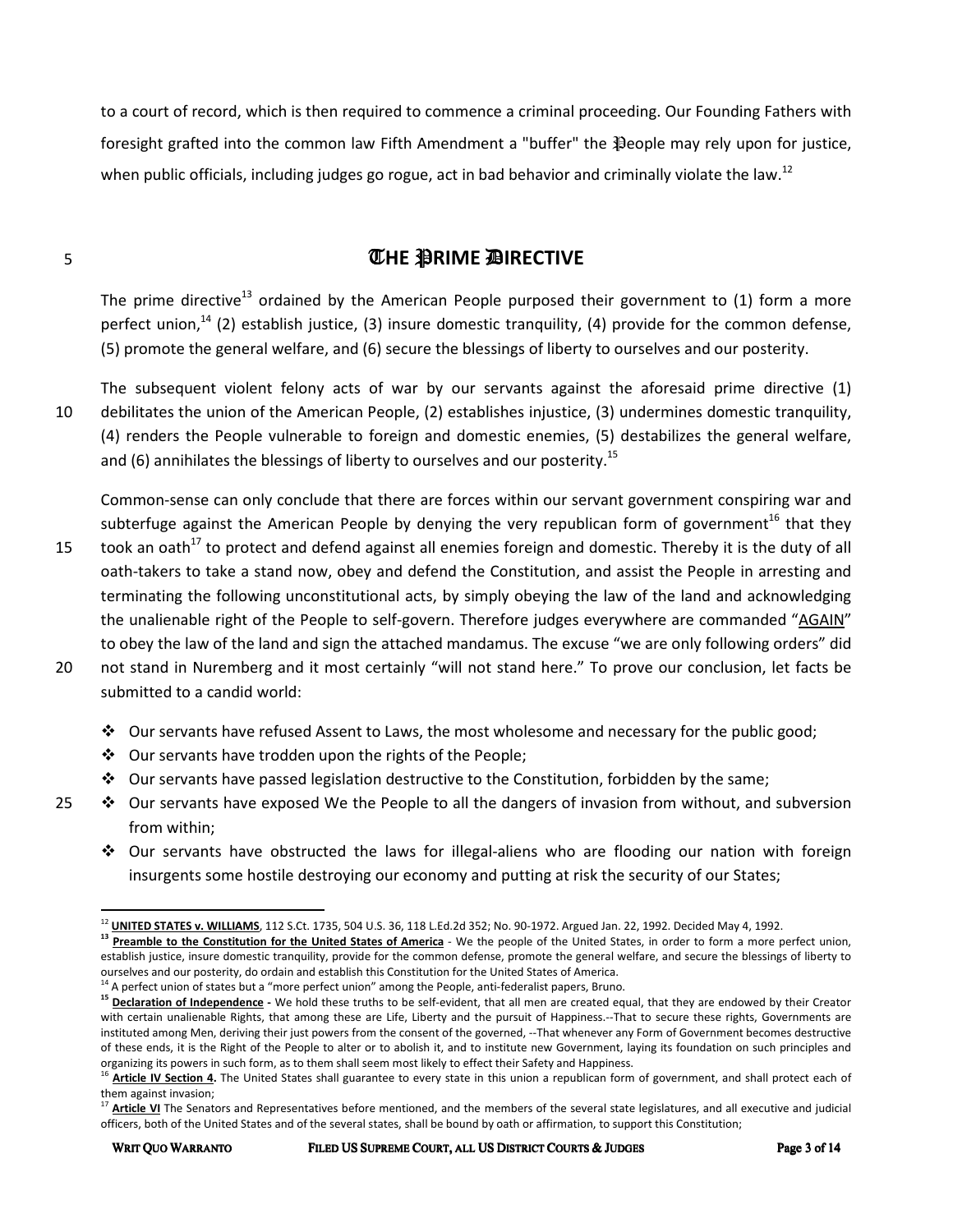- Our servants have obstructed the Administration of Justice, by refusing acquiescence to laws established for Judiciary powers;
- Our servants have transformed judges into chancellors dependent upon the will of the BAR Guild alone, a society of mercenary economic corporate hit men-Esquires<sup>18</sup>, resolute on destroying common law,

### 5 the foundation of America;

- Our servants have erected a multitude of 4th Branch administrative agencies unaccountable to the Constitution, and sent hither swarms of corporate administrative, disobedient to the Constitution, revenue and code enforcement officers to harass our people, and eat out their substance;
- $\div$  Our servants have kept among us, in times of peace, Standing Armies and excessively militarized local 10 police forces without the Consent of the People;
	- $\bullet$  Our servants have joined with foreign bankers to subject us to a jurisdiction foreign to our Constitution, and unacknowledged by our laws; giving assent to their acts of pretended legislation;
	- $\div$  Our servants are secretly accommodating large bodies of armed foreign troops among us;
- Our servants have imposed a multiple of property-robbing taxes, direct taxes, fees and fines on us 15 without our Consent;
	- $\cdot$  Our servants have deprived us of the benefits of honest Trial by Jury;
	- $\cdot$  Our servants have deprived us of the benefits of unrigged Grand Juries;
	- $\clubsuit$  Our servants have transported us into chancery courts to be tried for pretended offences;
	- $\div$  Our servants have enlarged its boundaries under the guise of District of Columbia (10 mile square
- 20 federal city) so as to render it at once an example and fit instrument for introducing absolute rule into these States;
	- $\div$  Our servants have arrogantly disregarded our Bill of Rights, abolishing our most valuable laws, altering fundamentally the Peoples form of government, without consent;
	- $\div$  Our servants have declared power to legislate through executive order, without consent;
- 25  $\cdot \cdot \cdot$  Our servants have waged War against us;
	- $\div$  Our servants have plundered our manufacturing base, ravaged our small businesses and destroyed the lives of our people;
	- $\triangleleft$  Our servants have excited domestic insurrections amongst us;
	- $\clubsuit$  Our servants have engaged in human trafficking of our children and elderly through courts;
- $30 \rightarrow$  Our servants have engaged in Racketeering and extortion through our courts;
	- $\div$  Our servants have held mock trials in courts not of record and thereby unlawfully incarcerating and financially fleecing millions of People, denying due process;
	- Our servants have empanelled bogus puppet grand and petit juries in order to perform BAR will and profiteering;
- 35  $\bullet\bullet$  Our servants have stolen our homes in rem and fraud assisting bankers in double-dipping;
	- $\div$  Our servants have kidnaped our children and destroyed our families in family courts;
	- $\div$  Our servants have robbed our parents, turned their twilight years into nightmares and destroyed our families in probate court;
	- $\clubsuit$  Our servants have turned our common law courts into chancery courts of injustice;
- 40  $\cdot \cdot \cdot$  Our servants have put People in debtors prison;

<sup>&</sup>lt;sup>18</sup> ESQUIRE. In English law. A title of dignity next above gentleman, and below knight. Also a title of ofifce given to sheriffs, serjeants, and barristers at law, justices of the peace, and others. 1 Bl.Comm. 406; 3 Steph.Comm. 15, note; Tomlins. On the use of this term in American law, particularly as applied to justices of the peace and other inferior judicial officers, see Christian v. Ashley County, 24 Ark. 151; Corn. v. Vance, 15 Serg. & R., Pa., 37.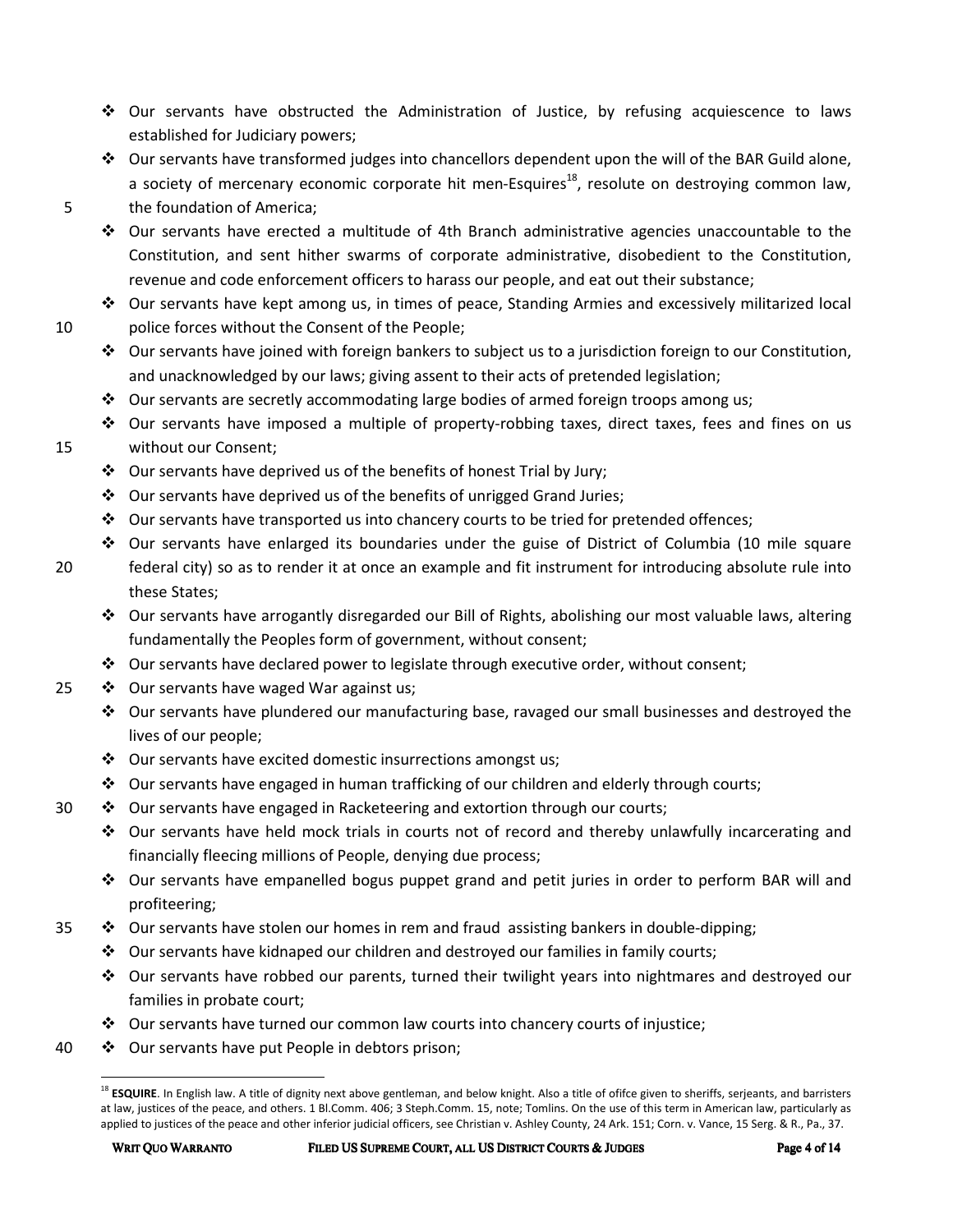- Our servants have transformed our unalienable rights into crimes violating at every stage our Bill of Prohibitions, serving the BAR and not the People:
- - Against Amendment I our servants have prohibited the free exercise of Judeo-Christian religion, our servants have denied free speech, our servants have commandeered the press, our servants have 5 denied our right to petition the government for a redress of grievances;
	- Against Amendment II our servants have dismantled the Militia and closed our armories, our servants have denied the right of the people to keep and bear arms;
- - Against Amendment IV our servants have violated our privacy using bogus warrants, spying on the people, eavesdropping on our conversations and unlawfully maintaining files on the People to be 10 used during the planned unlawful martial law to target dissenters and enslave the People;
	- - Against Amendment V our servants have accused People in courts not of law incarcerating millions with corrupt Grand Juries and forcing People to witness against themselves, our servants have deprived millions of life, liberty, or property, without due process of law, our servants have seized private property under rem and caprice;
- 15 - Against Amendment VI our servants have denied millions of People trials by an impartial jury, our servants have denied assistance of counsel unless they were BAR co-conspirators of the court to stealthily deprive People of their unalienable rights;
	- Against Amendment VII our servants have denied suits at common law, our servants have denied trial by jury, our servants have denied the Peoples heritage, common law;
	- Against Amendment VIII our servants have imposed excessive bails, fines, cruel and unusual punishments for behaviors that are not crimes;
		- Against Amendment IX our servants have denied scores of other unalienable rights retained by the people;
- **E** Against Amendment X our servants have corrupted government at every level and have turned 25 sovereignty of the People into a crime.

At every stage of these oppressions we have petitioned for redress in the most humble terms. Our repeated Petitions have been answered only by repeated injury. Servants whose character is thus marked by every act which may define a Tyrant, is unfit to be the stewards of a free People; we therefore command you to repent and obey the law of the land or face the wrath of We the People.

30

# **WAR AGAINST THE CONSTITUTION/PEOPLE BY CONGRESS**  *Secret construction of a statutory prison*

The following is by no means an exhaustive list of usurpations by congress and acts of treason against We the People of the united States of America and our decree of 1789 [Constitution for the United States of 35 America]. To list all would take volumes but the foregoing is an accurate representation of a government that has become destructive.

1) Suspension of habeas corpus (Reconstruction Act, 1871) **in violation of Article I Section 9 (paragraph 2)**<sup>19</sup> ;

20

Article I Section 9 paragraph 2 The privilege of the writ of habeas corpus shall not be suspended,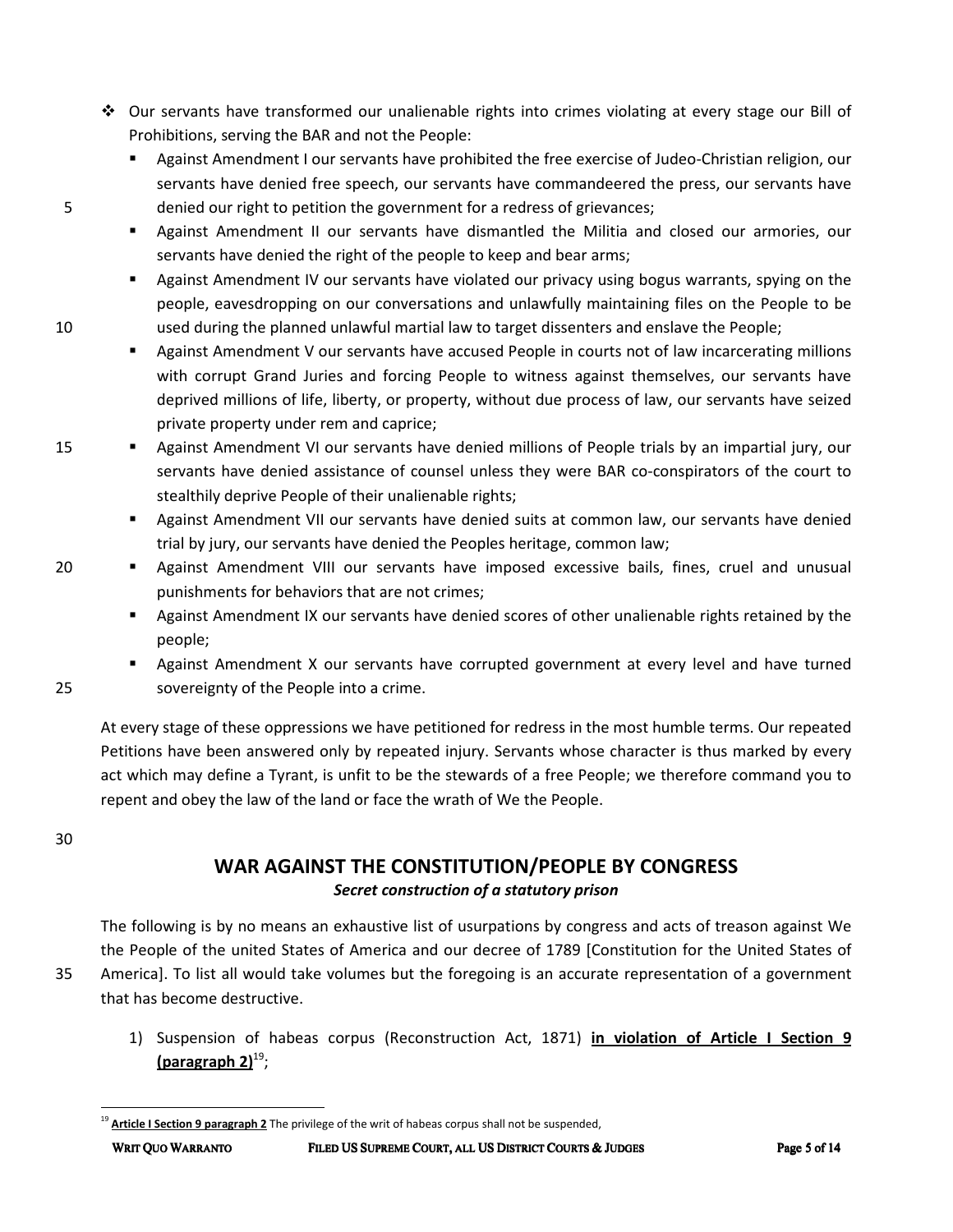- 2) Reconstituted the United States as a corporate controlled democracy (Reconstruction Act, 1871) **in violation of Article IV Section 4<sup>20</sup>** ;
- 3) Creation of the Federal Reserve which provides for foreign bankers to unlawfully control the United States monetary system (Federal Reserve Act, 1913) and eventually unlawfully disbanded the 5 United States Treasury **in violation of Article I Section 8**;
	- 4) Granted the President broad sweeping investigative and prosecutorial powers against anyone, including the American people, found by the President to be an enemy thereby giving the President essentially dictatorial powers. (Trading with the Enemy Act, 1917); **in violation of Article IV Section**   $4^{21}$ ;
- 10 5) Disbandment of the United States Treasury (1920) **in violation of Article I Section 8**;
	- 6) Registration requirements of the People in order to use the People as chattel (collateral) for the federal notes (Townshend Act, 1925) **in violation of Article III Section 3**<sup>22</sup> ;
	- 7) War against the People of the United States (Trading With the Enemy Act amended, 1933 and Alien Registration Act of 1940) *in violation of Article III Section* 3<sup>23</sup>;
- 15 8) Numerical Identification System to track and control the Peoples' financial business and to apply an unlawful direct tax (Social Security Act, 1935) **in violation of Article I Section 9**<sup>24</sup>;
	- 9) Common law was abrogated (Erie Railroad v Tompkins, 1938) **in violation of Article III Section 2,**  Article VI, Amendment VII and Amendment V<sup>25</sup>;
- 10) Immunity to Judges for their crimes (International Organizations Immunities Act, 1945) **in violation 20 of Article II Section 4<sup>26</sup>**:
	- 11) Corrupted our Grand Juries through government controls (1946) **in violation of Amendment V**;
	- 12) Government spying on the People, empowers the government to deploy unwarranted "dragnets" for massive amounts of information on private citizens; (Patriot Act, 2001) **in violation of**  Amendment IV<sup>27</sup>;
- 

25 13) Authorization for government to indefinitely detain American citizens/nationals without probable cause, without warrant, without charges and without due process in law, (National Defense Authorization Act, 2014) **in violation of Amendment V**<sup>28</sup>;

<sup>&</sup>lt;sup>20</sup> Article IV Section 4. The United States shall guarantee to every state in this union a republican form of government, and shall protect each of them against invasion;

<sup>&</sup>lt;sup>21</sup> Article IV Section 4 The United States shall guarantee to every state in this union a republican form of government, and shall protect each of them against invasion;

<sup>&</sup>lt;sup>2</sup> Article III Section 3 Treason against the United States shall consist in adhering to their enemies, giving them aid and comfort.

<sup>&</sup>lt;sup>23</sup> Article III Section 3 Treason against the United States shall consist in levying war against them.

<sup>&</sup>lt;sup>24</sup> Article 1 Section 9 No capitation, or other direct, tax shall be laid, unless in proportion to the census or enumeration herein before directed to be taken.

<sup>&</sup>lt;sup>25</sup> Article III Section 2 The judicial power shall extend to all cases, in law and equity, arising under this Constitution, the laws of the United States..., Article III Section 2 The trial of all crimes shall be by jury; and such trial shall be held in the state where the said crimes shall have been committed; **Article VI** This Constitution, and the laws of the United States which shall be made in pursuance thereof; and all treaties made, or which shall be made, under the authority of the United States, shall be the supreme law of the land; and the judges in every state shall be bound thereby, anything in the Constitution or laws of any State to the contrary notwithstanding. **Amendment VII** In suits at common law, where the value in controversy shall exceed twenty dollars, the right of trial by jury shall be preserved, and no fact tried by a jury, shall be otherwise reexamined in any Court of the United States, than according to the rules of the common law. **Amendment V** No person shall be held to answer for a capital, or otherwise infamous crime, unless on a presentment or indictment of a Grand Jury.

<sup>&</sup>lt;sup>26</sup> Article II Section 4 The President, Vice President and all civil officers of the United States, shall be removed from office on impeachment for, and conviction of, treason, bribery, or other high crimes and misdemeanors.

Amendment IV The right of the people to be secure in their persons, houses, papers, and effects, against unreasonable searches and seizures, shall not be violated, and no Warrants shall issue, but upon probable cause, supported by Oath or affirmation, and particularly describing the place to be searched, and the persons or things to be seized.

Amendment V No person shall be deprived of life, liberty, or property, without due process of law;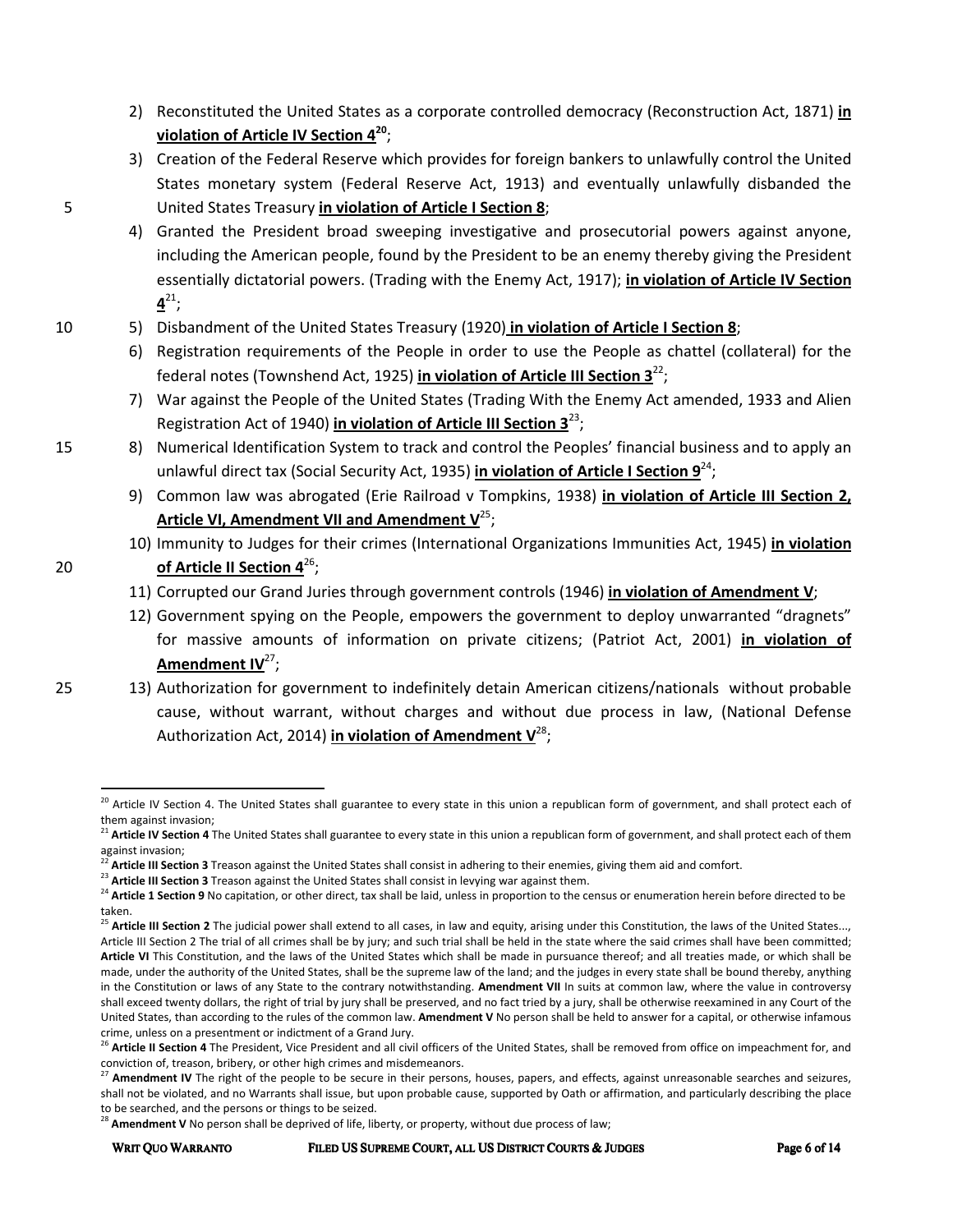- 14) Socialism/communist indoctrination taught in our schools (Common Core) **in violation of the will of the People and Article IV Section 4.**<sup>29</sup>
- 15) 100% control of Peoples movements, food, water, energy and control over the minds of our children (Agenda 21, United Nations passed in 1992 and supported by President George Bush) **in**  5 **violation of the Constitution for the United States of America, Bill of Rights, Magna Carta and the Holy Bible**;

• W**E THE** P**EOPLE HEREIN** D**ECREE ALL UNCONSTITUTIONAL LEGISLATION NULL AND VOID** •

10

# W**AR** A**GAINST THE** P**EOPLE BY** A**DMINISTRATIONS**

#### *Preparation for war by executive legislation*

"*Necessity is the plea for every infringement of human freedom. It is the argument of tyrants; it is the creed of slaves*". **- William Pitt** 

- 15 Most executive orders end with the phrase "these executive orders don't define what specifically constitutes a national emergency." The following executive orders are just a few of 1000's of executive orders, without authority, that are preparing to take full control over the lives of every man, woman and child in America, under the guise of necessity, these provide for:
	- 1) Martial law (executive order #100, aka Lieber Code,1863);
- 20 2) Formation of the FBI (executive order, 1908);
	- 3) Presidential closing of all the banks in the country (executive order, 1933);
	- 4) Presidential confiscation of gold (executive order, 1933);
	- 5) Presidential removed property rights (executive order, 1933);
	- 6) federal seizure of all communications media in the US (executive order #10995);
- 25 7) federal seizure of all electric power, fuels and minerals both public & private (executive order #10997);
	- 8) federal seizure of all food supplies and resources, both public and private and all farms and equipment, including what people are storing for emergencies in their homes (executive order #10998);
- 30 9) federal seizure of all means of transportation, including cars, trucks, or vehicles of any kind and total control over all highways, seaports and water ways (executive order #10999);
	- 10) federal seizure of American people for work forces under federal supervision, including the splitting up of families if the government so desires (this happened before in Europe during the Nazi regime) (executive order #11000);
- 35 11) federal seizure of all health, education and welfare facilities, both public and private (executive order #11001);

<sup>&</sup>lt;sup>29</sup> Preamble We the people of the United States, in order to form a more perfect union, establish justice, insure domestic tranquility, provide for the common defense, promote the general welfare, and secure the blessings of liberty to ourselves and our posterity, do ordain and establish this Constitution for the United States of America. **Article IV Section 4.** The United States shall guarantee to every state in this union a republican form of government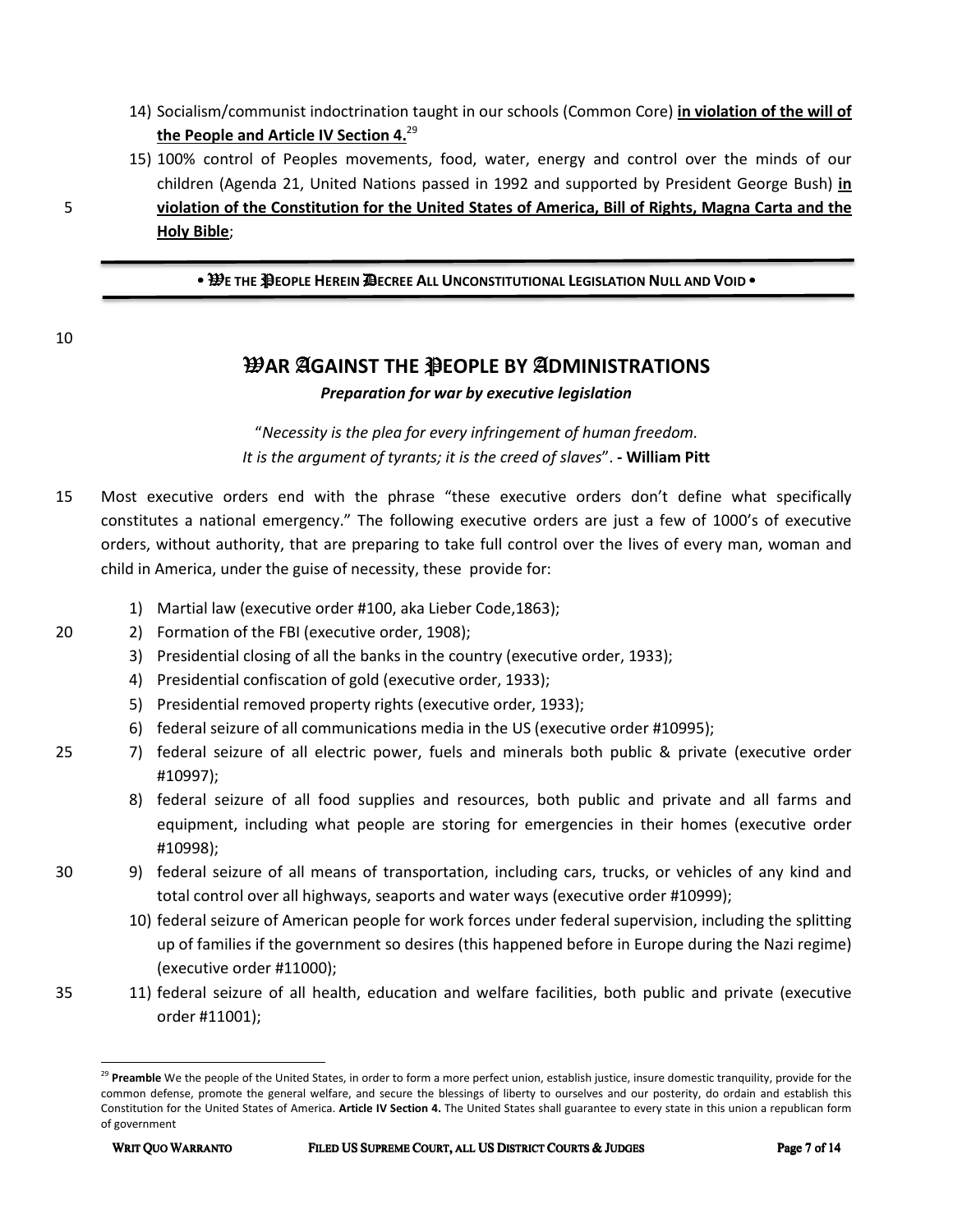- 12) the powers the Postmaster General to register every single person in the US (executive order #11002);
- 13) federal seizure of all airports and aircraft (executive order #11003);
- 14) federal seizure of all housing and finances and authority to establish forced relocation, authority to 5 designate areas to be abandoned as "unsafe," establish new locations for populations, relocate communities, build new housing with public funds (executive order #11004);
	- 15) federal seizure of all railroads, inland waterways and storage facilities, both public and private (executive order #11005);
- 16) FEMA's complete authorization to put above said orders into effect in times of increased 10 international tension of economic or financial crisis in case of any declared "National Emergency" (executive order #11051);

#### • W**E THE** P**EOPLE HEREIN** D**ECREE ALL EXECUTIVE ORDERS NULL AND VOID** •

15

l

# W**AR** A**GAINST THE** P**EOPLE BY** J**UDICIARY**

**RICO. 18 USC § 1962** - Prohibited activities (c) It shall be unlawful for any person employed by or associated with any enterprise engaged in, or the activities of which affect, interstate or foreign commerce, to conduct or participate, directly or indirectly, in **the conduct of such enterprise's affairs through a pattern of racketeering activity or collection of unlawful debt**.

20 The Judiciary denies constitutionally constrained courts of Law and operates under the name of equity when in fact People are hijacked unawares into chancery courts,<sup>30</sup> to settle unlawful corporate monetary issues, ruled by Chancellors<sup>31</sup> a/k/a Judges that have been banned in the United States since 1789.<sup>32</sup> The People ordained Law and Equity both of which must adhere to the Law of the Land (common Law) Article VI.<sup>33</sup> The  $7<sup>th</sup>$  Amendment provides for suits at common law.<sup>34</sup> The Fifth Amendment provides for all criminal 25 charges to be by indictment or presentment by a common law grand jury.<sup>35</sup> See United States v Williams.

#### • W**E THE** P**EOPLE** H**EREIN** D**ECREE CHANCERY COURTS NULL AND VOID** •

<sup>&</sup>lt;sup>30</sup> COURT OF CHANCERY. A court having the jurisdiction of a chancellor; a court administering equity and proceeding according to the forms and principles of equity. In England, prior to the judicature acts, the style of the court possessing the largest equitable powers and jurisdiction was the "high court of chancery." In some of the United States, the title "court of chancery" is applied to a court possessing general equity powers, distinct from the courts of common law. Parmeter v. Bourne, 8 Wash. 45, 35 P. 586; Bull v. International Power Co., 84 N.J.Eq. 209, 93 A. 86, 88. The terms "equity" and "chancery," "court of equity" and "court of chancery," are constantly used as synonymous in the United States. It is presumed that this custom arises from the circumstance that the equity jurisdiction which is exercised by the courts of the various states is assimilated to that possessed by the English courts of chancery. Indeed, in some of the states it is made identical therewith by statute, so far as conformable to our institutions. Wagner v. Armstrong, 93 Ohio St. 443, 113 N.E. 397, 401.

<sup>&</sup>lt;sup>31</sup> CHANCELLOR. (Blacks 4th) In American law, this is the name given in some states to the judge (or the presiding judge) of a court of chancery; The Lord high In England, the highest judicial functionary in the kingdom; He exercises many functions and powers over and above the jurisdiction which he exercises in his judicial capacity in the supreme court of judicature, of which he is the head. Wharton.

Article III Section 2 The judicial power shall extend to all cases, in law and equity, arising under this Constitution, the laws of the United States ...

<sup>&</sup>lt;sup>33</sup> Article VI This Constitution, and the laws of the United States which shall be made in pursuance thereof; and all treaties made, or which shall be made, under the authority of the United States, shall be the supreme law of the land; and the judges in every state shall be bound thereby, anything in the Constitution or laws of any State to the contrary notwithstanding.

<sup>&</sup>lt;sup>4</sup> Amendment VII In suits at common law, where the value in controversy shall exceed twenty dollars, the right of trial by jury shall be preserved, and no fact tried by a jury, shall be otherwise reexamined in any Court of the United States, than according to the rules of the common law.

<sup>&</sup>lt;sup>35</sup> Amendment V No person shall be held to answer for a capital, or otherwise infamous crime, unless on a presentment or indictment of a Grand Jury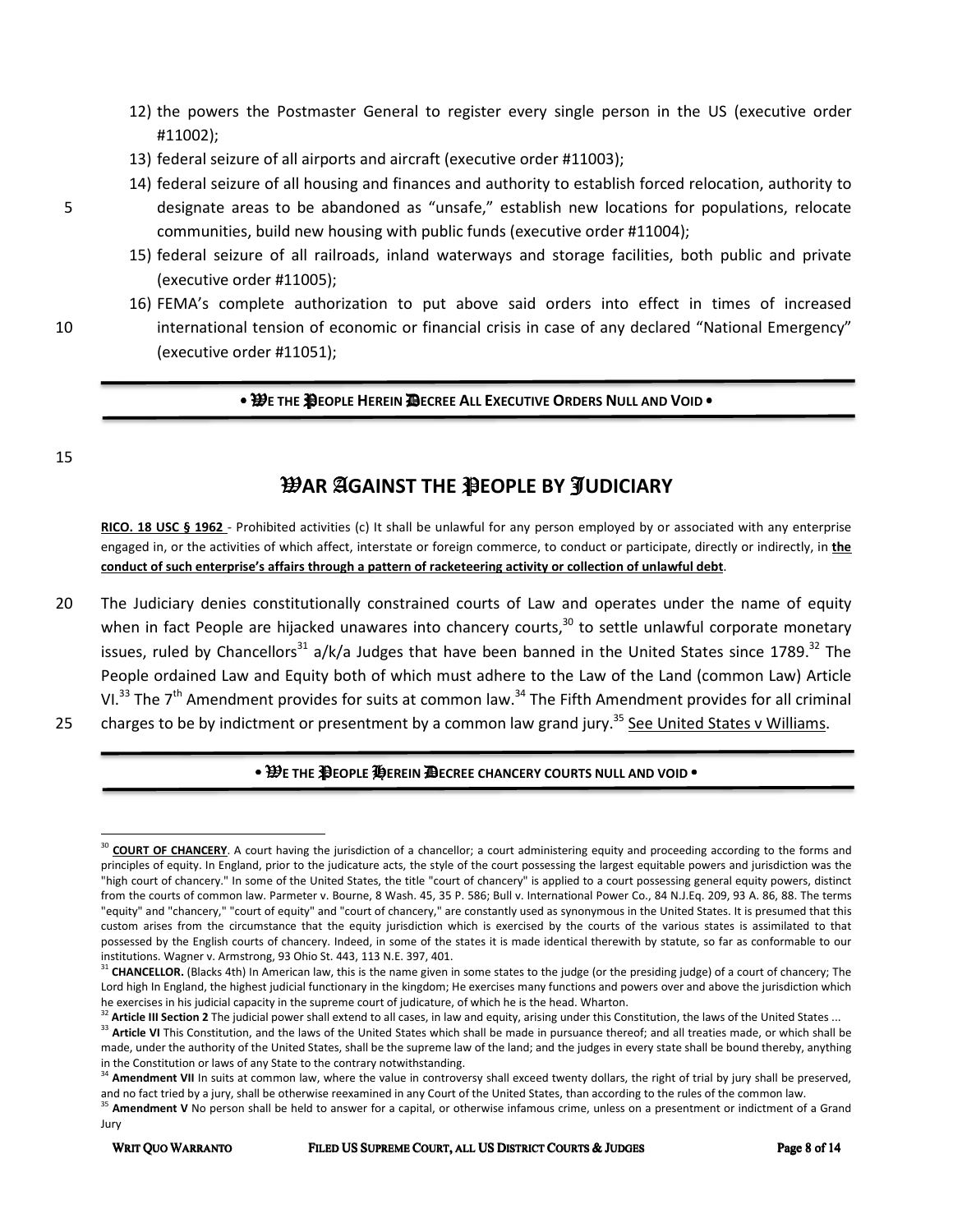# **TAKE JUDICIAL COGNIZANCE36 OF THE ONLY** C**ONSTITUTIONAL** P**OWERS**

The "ONLY" lawful powers (21) We the People gave to our legislators are found in **Article 1 Section 8.** Whereas Congress shall have power to:

- 1) Tax; [*as defined*]
- 5 2) borrow money;
	- 3) regulate [*to make regular*] commerce with foreign nations, and among the several states;
	- 4) establish a uniform rule of naturalization;
	- 5) uniform bankruptcies laws;
	- 6) coin money and fix the standard of weights and measures;
- 10 7) provide for the punishment of counterfeiting;
	- 8) establish post offices;
	- 9) post roads;
	- 10) promote sciences and useful arts;
	- 11) constitute tribunals inferior to the Supreme Court;
- 15 12) punish piracies and felonies committed on the high seas;
	- 13) declare war;
	- 14) grant letters of marque (*A license to a private citizen to seize property of another nation*) and reprisal;
	- 15) make rules concerning captures on land and water;
	- 16) raise and support armies, and fund no longer term than two years;
- 20 17) provide and maintain a navy;
	- 18) make rules for the government and regulation of the land and naval forces;
	- 19) provide for calling forth the militia to execute the laws of the union, suppress insurrections and repel invasions;
	- 20) provide for organizing, arming, and disciplining, the militia;
- 25 21) exercise exclusive legislation in all cases whatsoever, over such District **(not exceeding ten miles square)** the seat of the government of the United States and like authority over forts, magazines, arsenals, dockyards, and other needful buildings;
- 22) make all laws which shall be necessary and proper for carrying into execution the foregoing powers, and all other powers vested by this Constitution in the government of the United States, or in any 30 department or officer thereof.

President(s) was given no powers to legislate by executive order, the "ONLY" lawful powers (9) We the People gave to the President are found in **Article II Section 2,** whereas the President shall have power to:

- 1) be commander in chief of the Army and Navy of the United States, and of the militia of the several states, when called into the actual service of the United States;
- 35 2) require the opinion, in writing, of the principal officer in each of the executive departments, upon any subject relating to the duties of their respective offices, and he shall have power to grant reprieves and pardons for offenses against the United States, except in cases of impeachment;

**<sup>36</sup> JUDICIAL COGNIZANCE.** Judicial notice, or knowledge upon which a judge is bound to act without having it proved in evidence. [Black's Law Dictionary, 5th Edition, page 760.] Jurisdiction is the authority by which courts and judicial officers take ognizance of and decide cases. [Board of Trustees of Firemen's Relief and Pension Fund of City of Marietta v. Brooks, 179 Okl. 600, 67 P.2d 4, 6; Morrow v. Corbin, 122 Tex. 553, 62 S.W.2d 641; State v. Barnett, 110 Vt. 221, 3 A.2d 521, 526;]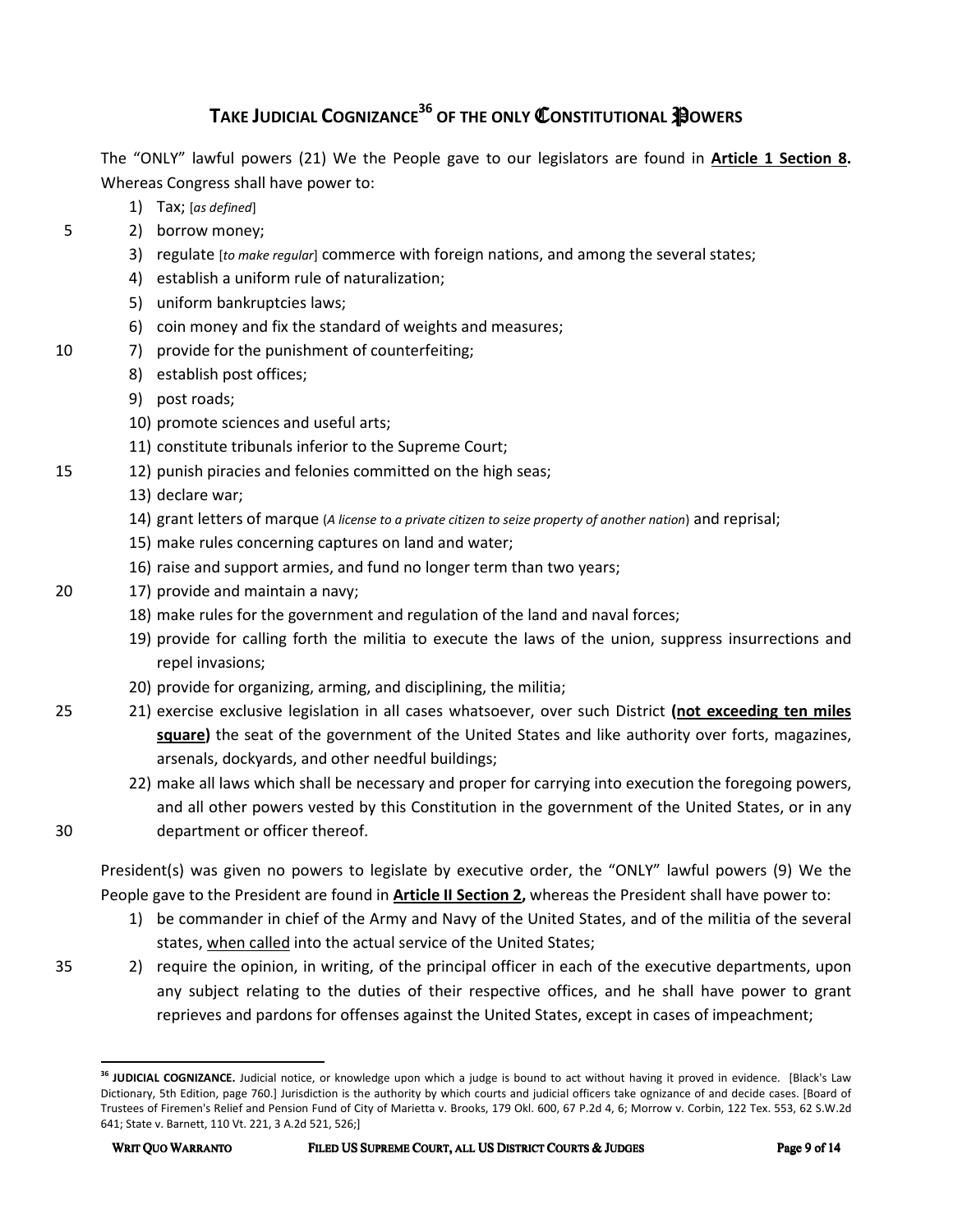- 3) by and with the advice and consent of the Senate, to make treaties, provided two thirds of the Senators present concur;
- 4) nominate, and by and with the advice and consent of the Senate, shall appoint ambassadors, other public ministers and consuls, judges of the Supreme Court, and all other officers of the United 5 States, whose appointments are not herein otherwise provided for, and which shall be established by law;
	- 5) fill all vacancies that may happen during the recess of the Senate;
	- 6) shall from time to time give to the Congress information of the state of the union, and recommend to their consideration such measures as he shall judge necessary and expedient;
- 10 7) on extraordinary occasions, convene both Houses, or either of them, and in case of disagreement between them;
	- 8) shall receive ambassadors and other public ministers;
	- 9) shall take care that the laws be faithfully executed, and shall commission all the officers of the United States.
- 15 The only lawful jurisdiction given to the courts are under law and equity and both jurisdictions are governed by **Article VI** which decrees:

*This Constitution, and the laws of the United States which shall be made in pursuance thereof; and all treaties made, or which shall be made, under the authority of the United States, shall be the supreme law of the land; and the judges in every state shall be bound*  20 *thereby, anything in the Constitution or laws of any State to the contrary notwithstanding*.

The "ONLY" lawful powers we the People gave to the Judiciary are found in **Article III Section 1&2** whereas the Court's powers are as follows:

- 1) The judicial power of the United States, shall be vested in one Supreme Court, and in such inferior courts as the Congress may from time to time ordain and establish [*federal district courts*];
- 25 25 2) The judges, both of the supreme and inferior courts, shall hold their offices during good behavior;
	- 3) The judicial power shall extend to all cases, in law and equity arising under:
		- a. this Constitution;
		- b. the laws of the United States;
		- c. treaties made, or which shall be made, under their authority;
- 30 d. all cases affecting ambassadors, other public ministers and consuls;
	- e. all cases of admiralty and maritime jurisdiction;
	- f. controversies to which the United States shall be a party;
	- g. controversies between two or more states;
	- h. between a state and citizens of another state;
- 35 i. between citizens of different states;
	- j. between citizens of the same state claiming lands under grants of different states, and between a state, or the citizens there of, and foreign states, citizens or subjects;
	- k. In all cases affecting ambassadors, other public ministers and consuls, and those in which a state shall be party.
- 40 4) The Supreme Court shall have original jurisdiction in all the other cases before mentioned;
	- 5) The Supreme Court shall have appellate jurisdiction, both as to law and fact;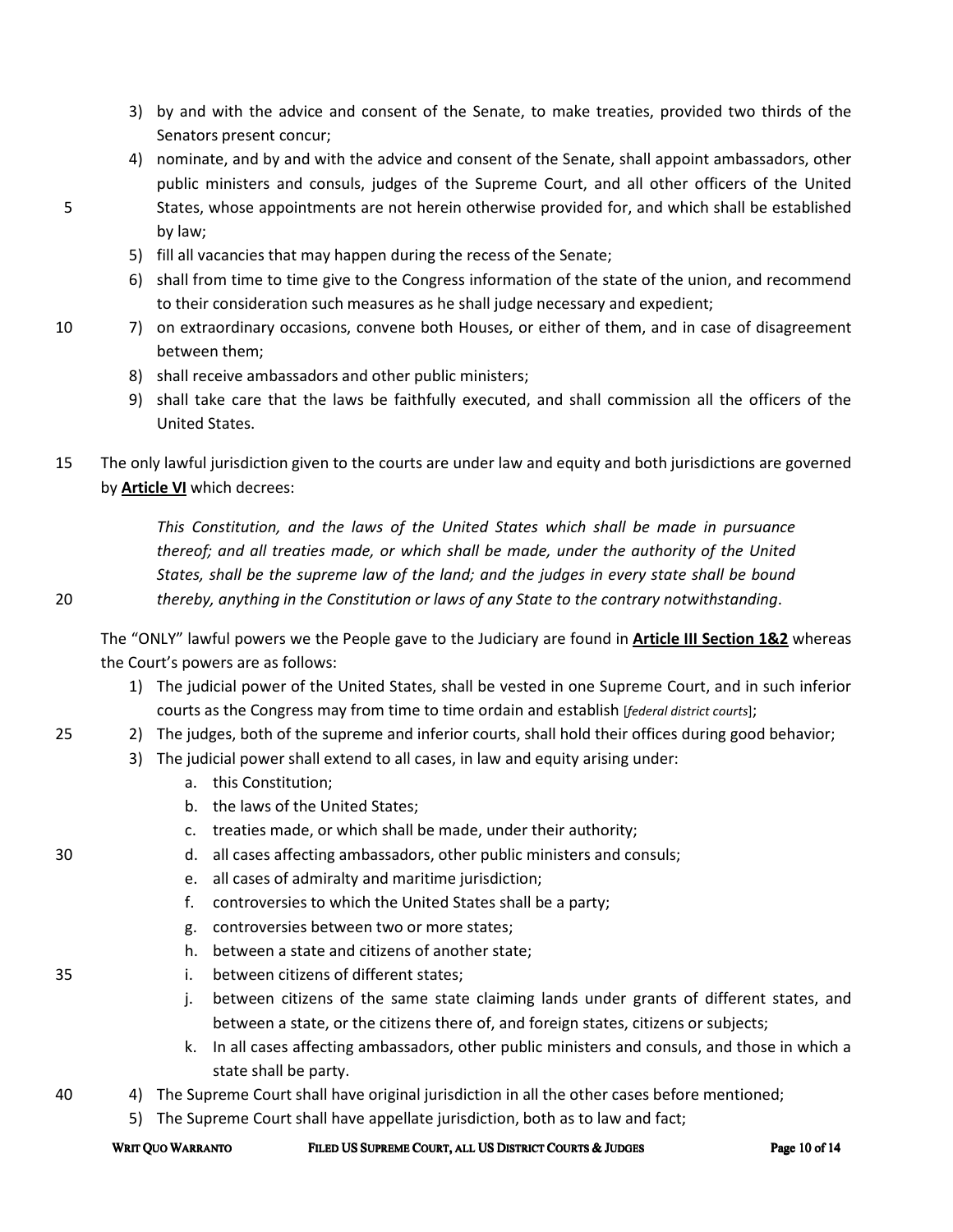6) The trial of all crimes, except in cases of impeachment, shall be by jury; and such trial shall be held in the state where the said crimes shall have been committed; but when not committed within any state, the trial shall be at such place or places as the Congress may by law have directed.

# **TAKE JUDICIAL COGNIZANCE<sup>37</sup> OF** *S***OF PORTIBITIONS**

The constitution includes the "**Bill of Rights**" which is actually a "Bill of Prohibitions" (21+) and therefore places restraints upon governments rule making. These restrictions are congress shall make:

- 1) no law respecting religion, or prohibiting the free exercise thereof;
- 2) no law abridging the freedom of speech;
- 10 3) no law abridging the press;
	- 4) no law abridging assemble of the People;
	- 5) no law abridging petitions for a redress of grievances;
	- 6) no law abridging a regulated Militia, being necessary to the security of a free State;
	- 7) no law abridging the People to keep and bear Arms;
- 15 8) no law abridging People to be secure in their persons, houses, papers, and effects;
	- 9) warrants shall issue only upon probable cause, supported by Oath and particularly describing the place to be searched, and the persons or things to be seized;
	- 10) no person shall be held to answer for a capital, or otherwise infamous crime, unless on a presentment or indictment of a Grand Jury;
- 20 11) no person shall be subject for the same offence to be twice put in jeopardy of life or limb;
	- 12) no person shall be compelled in any criminal case to be a witness against himself;
	- 13) no person shall be deprived of life, liberty, or property, without due process of law;
	- 14) no private property shall be taken for public use, without just compensation;
- 15) in all criminal prosecutions, the accused shall enjoy the right to a speedy and public trial, by an 25 impartial jury;
	- 16) Assistance of counsel shall not be denied (take note the American BAR was founded in NY August 21, 1878, almost 100 years later);
	- 17) in common law where the value in controversy shall exceed twenty dollars the right of trial by jury shall be preserved;
- 30 18) no fact tried by a jury, shall be otherwise reexamined in any Court of the United States, than according to the rules of the common law;
	- 19) excessive bail shall not be required, nor excessive fines imposed, nor cruel and unusual punishments inflicted;
	- 20) the People have more unalienable rights, their behavior shall not be legislated;
- 35 21) powers not delegated to the United States by the Constitution, nor prohibited by it to the States, are reserved to the states or to the people;

**<sup>37</sup> JUDICIAL COGNIZANCE.** Judicial notice, or knowledge upon which a judge is bound to act without having it proved in evidence. [Black's Law Dictionary, 5th Edition, page 760.] Jurisdiction is the authority by which courts and judicial officers take ognizance of and decide cases. [Board of Trustees of Firemen's Relief and Pension Fund of City of Marietta v. Brooks, 179 Okl. 600, 67 P.2d 4, 6; Morrow v. Corbin, 122 Tex. 553, 62 S.W.2d 641; State v. Barnett, 110 Vt. 221, 3 A.2d 521, 526;]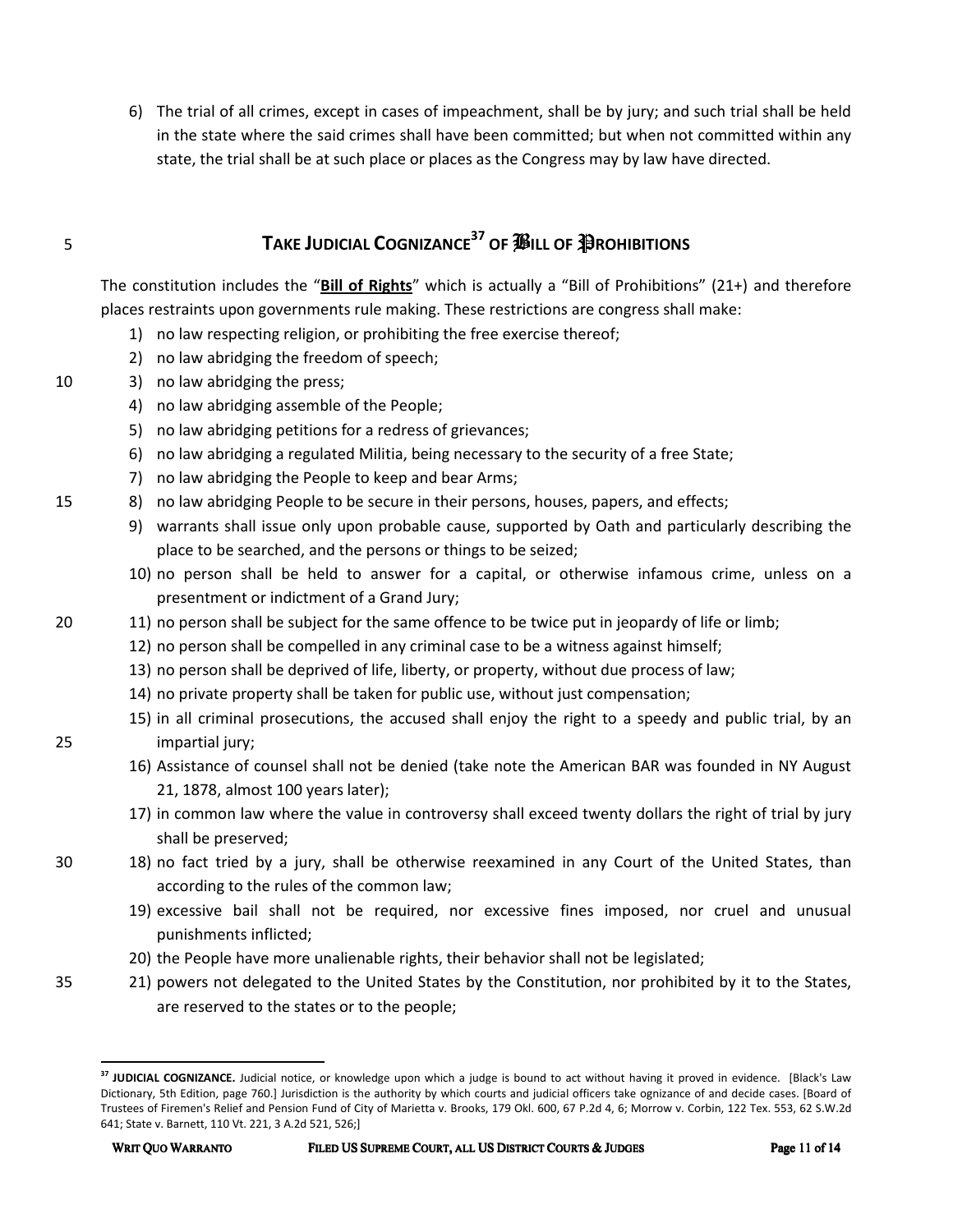Government servants have been entrusted with the Peoples business and some have abused their power to enslave or sell the American People as cattle. The BAR has beguiled you with power, compartmentalized many, others have turned a blind eye for filthy lucre and some are just useful idiots.

Therefore it is conclusive that there are 21 powers given to our legislatures, 9 powers given to the 5 President, 21+ prohibitions and all courts are to act only under common law. Among these powers nowhere can it be found authority from the People to perform any of the aforementioned unconstitutional acts or to create statutes controlling the behavior of the People, private corporation administrative acts and rules, a/k/a corporate charters are H**EREIN** D**ECREED NULL AND VOID**.

Judges rest upon fraudulent appellate court rulings and statutes that are repugnant to the Constitution 10 while they convince themselves that by following such statutes they are immune from penalties should the People become aware of their fraud. Take notice we are aware of the fraud and your feeble response is misguided and subject to serious legal consequences should you choose to remain silent and fail to act.

Because rights are unalienable, legislators cannot legislate (abolish) them away no matter what the BAR has instructed you. Rights come from God and not man; therefore not even the People can give them up for 15 themselves or others. Once we the People ordained common law the law of the land no man can abrogate it; to claim to do so is an act of war against the People and their God.

Unconstitutional acts are not law<sup>38</sup> and no one is bound to obey them.<sup>39</sup> Judges are expected to maintain a high standard of judicial performance<sup>40</sup> and when they violate the Constitution they cease to represent the government,<sup>41</sup> become liable for damages<sup>42</sup> and lose any immunity they may think they have.<sup>43</sup> "State

20 *Judges, as well as federal, have the responsibility to respect and protect persons from violations of federal constitutional rights.*" <sup>44</sup> "Decency, security and liberty alike demand that government officials be subjected to the same rules of conduct that are commands to the citizen;"<sup>45</sup> "*Judges have no more right to decline the exercise of jurisdiction which is given, than to usurp that which is not given. The one or the other would be treason to the Constitution*."<sup>46</sup> "*No judicial process, whatever form it may assume, can have any lawful*  25 *authority outside of the limits of the jurisdiction of the court or judge by whom it is issued; and an attempt* 

*to enforce it beyond these boundaries is nothing less than lawless violence*."<sup>47</sup>

l

<sup>&</sup>lt;sup>38</sup> "An unconstitutional act is not law; it confers no right; it imposes no duties; affords no protection; it creates no office; it is in legal contemplation, as inoperative as though it had never been passed." **Norton vs Shelby County 118 US 425 p. 442**

<sup>&</sup>lt;sup>39</sup> "No one is bound to obey an unconstitutional law and no courts are bound to enforce it." **16th American Jurisprudence 2d, Section 177 late 2nd, Section 256**

<sup>&</sup>lt;sup>40</sup> "Judges must maintain a high standard of judicial performance with particular emphasis upon conducting litigation with scrupulous fairness and impartiality." **28 USCA 2411; Pfizer v. Lord, 456 F 2d 532; cert denied 92 S Ct 2411; US Ct App MN, (1972).**

<sup>41</sup> "...an...officer who acts in violation of the Constitution ceases to represent the government." **Brookfield Co. v Stuart, (1964) 234 F. Supp 94, 99 (U.S.D.C., Wash.D.C.)**

<sup>42</sup> "...an officer may be held liable in damages to any person injured in consequence of a breach of any of the duties connected with his office...The liability for nonfeasance, misfeasance, and for malfeasance in office is in his 'individual', not his official capacity..." **70 AmJur2nd Sec. 50, VII Civil Liability.**

<sup>43 &</sup>quot;Government immunity violates the common law maxim that everyone shall have a remedy for an injury done to his person or property." **Firemens Ins. Co. of Newawk, N.J. v. Washburn County, 2 Wisc 2d 214 (1957)**

 $44$  Gross v. State of Illinois, 312 F 2d 257; (1963)

<sup>&</sup>lt;sup>45</sup> "Decency, security, and liberty alike demand that government officials be subjected to the same rules of conduct that are commands to the citizen. In a Government of laws, existence of the government will be imperiled if it fails to observe the law scrupulously. Crime is contagious. If government becomes a lawbreaker, it breeds contempt for the law...it invites every man to become a law unto himself...and against that pernicious doctrine, this court should resolutely set its face." **Olmstead v U.S., 277 US 348, 485; 48 S. Ct. 564, 575; 72 LEd 944.** 

<sup>46</sup> Cohen v. Virginia, (1821), 6 Wheat. 264 and U.S. v. Will, 449 U.S. 200

 $47$  Ableman v. Booth, 21 Howard 506 (1859)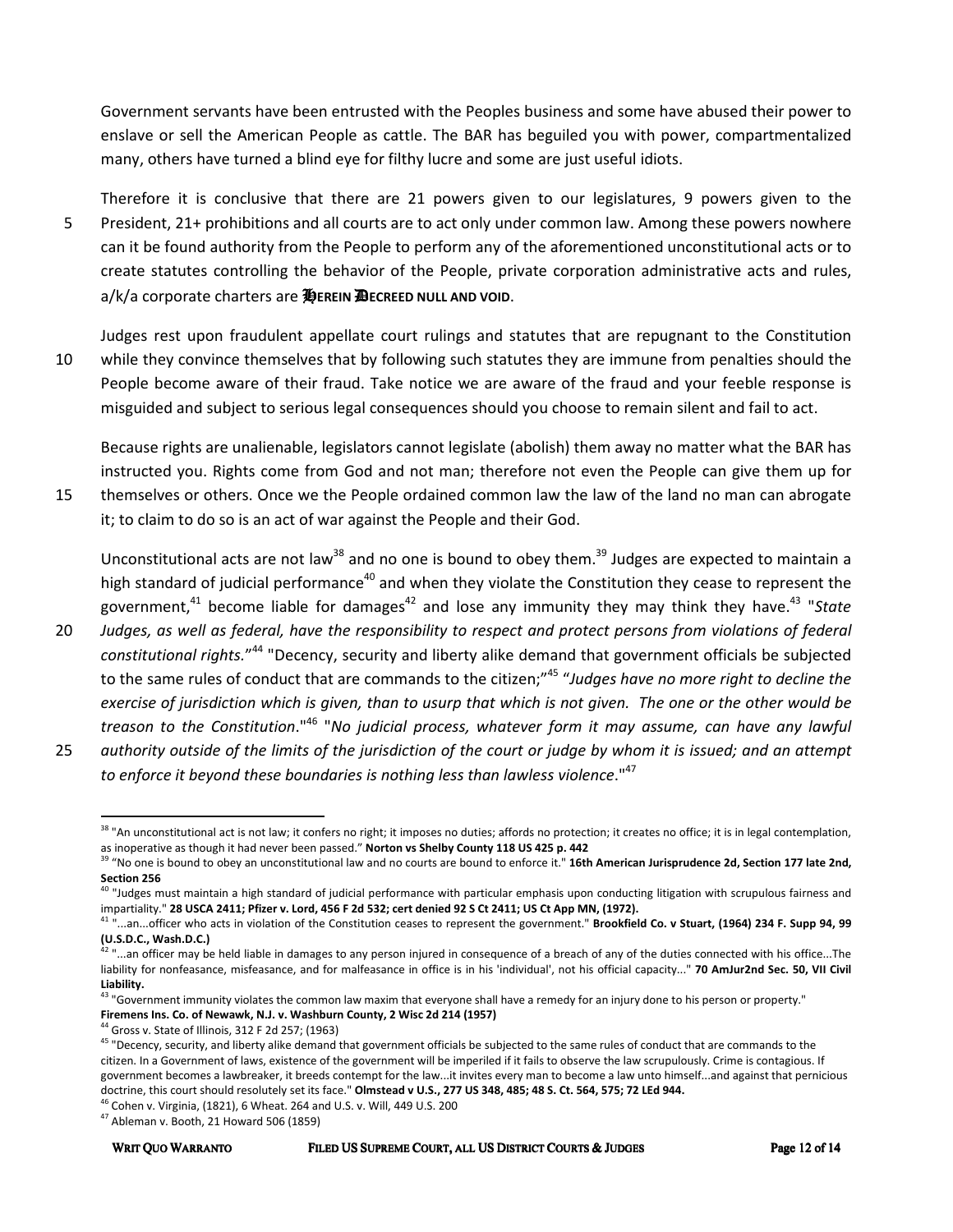Therefore all servants acting in concert under color of law, statute, regulations, and custom that are willfully or ignorantly depriving the People of our unalienable rights and immunities secured and protected by the Constitution for the United States of America are hereby ordered to stand down, correct this matter by signing the attached Mandamus and by such actions we will accept that you are attempting to take

5 responsibility for past abuses and making a good faith effort to amend bad behaviors beginning now and we the People will move forward without looking behind.

Let us remind you that governments are instituted among Men, deriving their just powers from the consent of the governed, that whenever any Form of Government becomes destructive of these ends, it is the Right [and duty] of the People to alter it.

10

W**HEREFORE,** W**E THE** P**EOPLE BY OUR OWN** P**REROGATIVE UNDER** S**EAL** C**OMMAND** the accounting of your Stewardship by Obeying and Answering the following under penalty of perjury:

Answers through counsel are insulting, placing salt upon open wounds and will be determined as nonanswers and thereby have been predetermined by the People to be in non-compliance and will result in the 15 issuance of a true bill presentment upon all conspirators, clerks, lawyers and judiciary alike.

Answers by the sending of repugnant forms or the returning of quo warranto have also been predetermined by the People to be in non-compliance and will result in the issuance of a true bill presentment upon both clerk and conspiring judiciary.

All federal judges are COMMANDED to comply and obey the common law as defined under the Article VI 20 paragraph 2 of the common law United States Constitution and its common law capstone Bill of Prohibition [Rights]. You have a duty to speak and act; therefore silence can only be interpreted as complicity with the conspiracy to over throw the Peoples' government of the United States of America.

- i. Failure to preserve, protect and defend the Constitution for the United States Article II Section 1 is to war against the People;
- 25 ii. Failure to secure the blessings of liberty Preamble is to war against the People;
	- iii. Failure to repel and protect each state against invasions from within to destroy the Peoples' Republican form of government Article IV Section 4 and Article I Section 8 paragraph 15 is to war against the People.

Every day you resist the will of the People, U.S. Constitution, places Liberty in greater jeopardy and in so 30 doing  $\mathcal{Y}$  e the  $\mathcal{Y}$  eople will hold you responsible and will require compliance to the utmost weight of the highest law, for the domestic enemy of our Republic cannot endure without your support because you alone are holding in the balance Peace or War.

<u>.</u>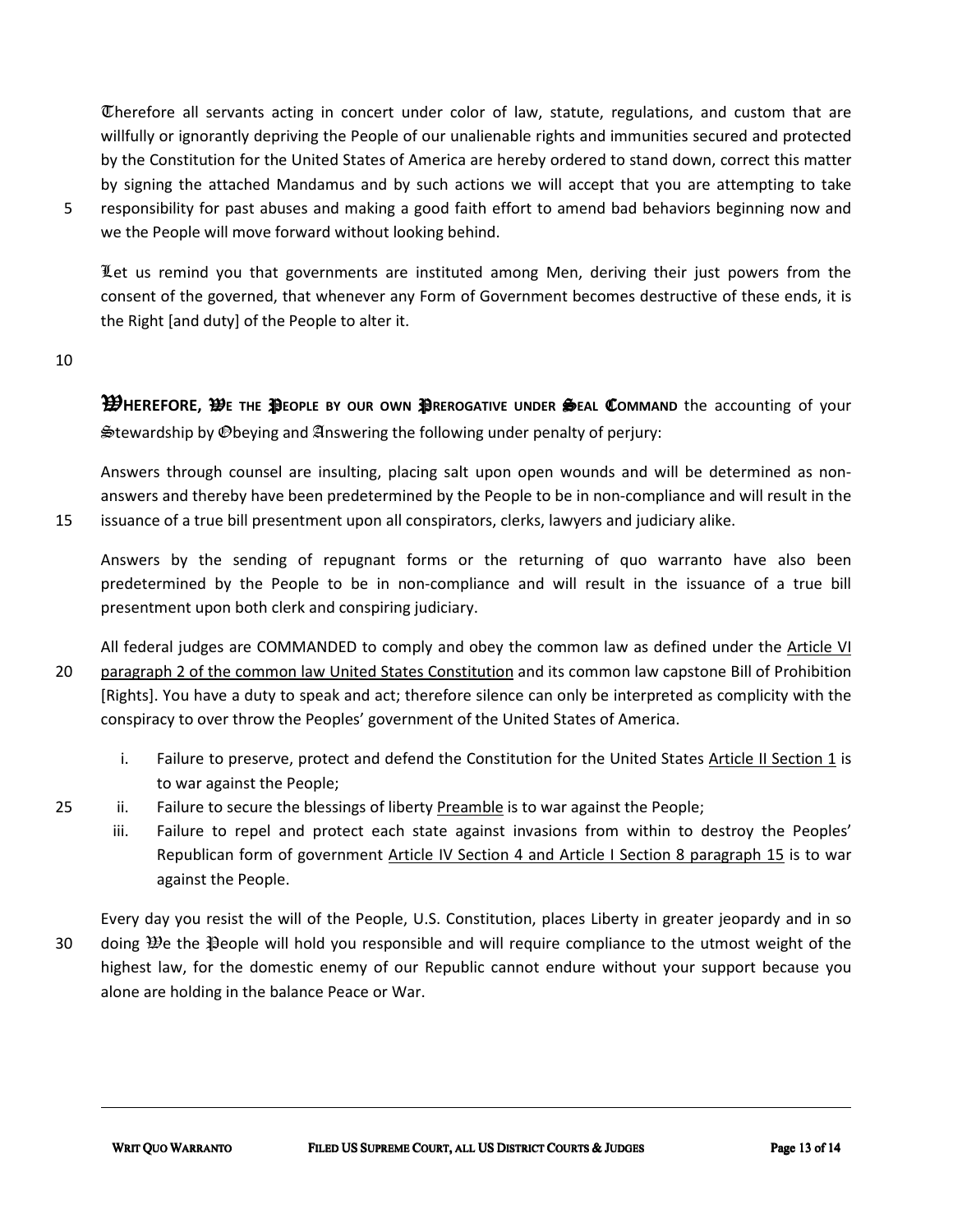#### **YOU ARE HEREBY ORDERED:**

- 1) To order all clerks to obey the law by filing and processing all True Bills from common law grand juries as required by law under 18 USC §2076 & §2071;
- 2) All judges are ordered to command all state and federal judges to obey the law of the land as 5 commanded, United States Constitution Article VI paragraph 2;
	- 3) All judges are ordered to sign and mail [*to address above*] the attached Mandamus which commands all servants in all courts to cease from obstruction and interference of the Peoples business and access to their courts under 18 USC §1512b;
- 4) All judges are to confirm with the court clerks that this Quo Warranto has been filed as required by 10 18 USC §2076 & §2071 and a time stamped copy has been mailed to the address above;
	- 5) All judges are to produce a certified copy of your constitutional oath of office, as required by Article VI, Paragraph 3 of the Constitution and 5 USC § 3331;
	- 6) All judges are to produce affidavits declaring that you did not pay for or otherwise make or promise consideration to secure your office as per 5 USC § 3332;
- 15 7) All judges are to produce their personal surety bond; and documentation that establishes your complete line of chain of command delegated authority, including all intermediaries, beginning with the President of the United States, or the Governor of the State you claim authority from;
- 8) These documents should all be filed as public records pursuant to 5 USC §2906 for requirements concerning filing oaths. In the event you do not have a personal surety bond, you may provide a 20 copy of your financial statement, which you are required to file annually. Your financial statement will be construed as a private treaty surety bond in the event that you exceed lawful authority.
- Y**OU ARE** C**OMMANDED, UNDER** S**EAL** to obey items 1 and 2 and provide within seven (7) calendar days from receipt of this demand by mail; items 3 through 8 to the address above **OR** resign your office 25 immediately. Failure to comply with all the demands of this Writ of Quo Warranto will be an admission of your intentional and willful engagement in RICO and HIGH-TREASON against the People and will be subject to presentments or indictments for immediate removal from office and criminal prosecution for the committing of illicit and on-going crimes in a wheel and chain of conspiracy.

30 Signed and so ORDERED by the People under SEAL, November 10, 2014:

Grand Jury Foreman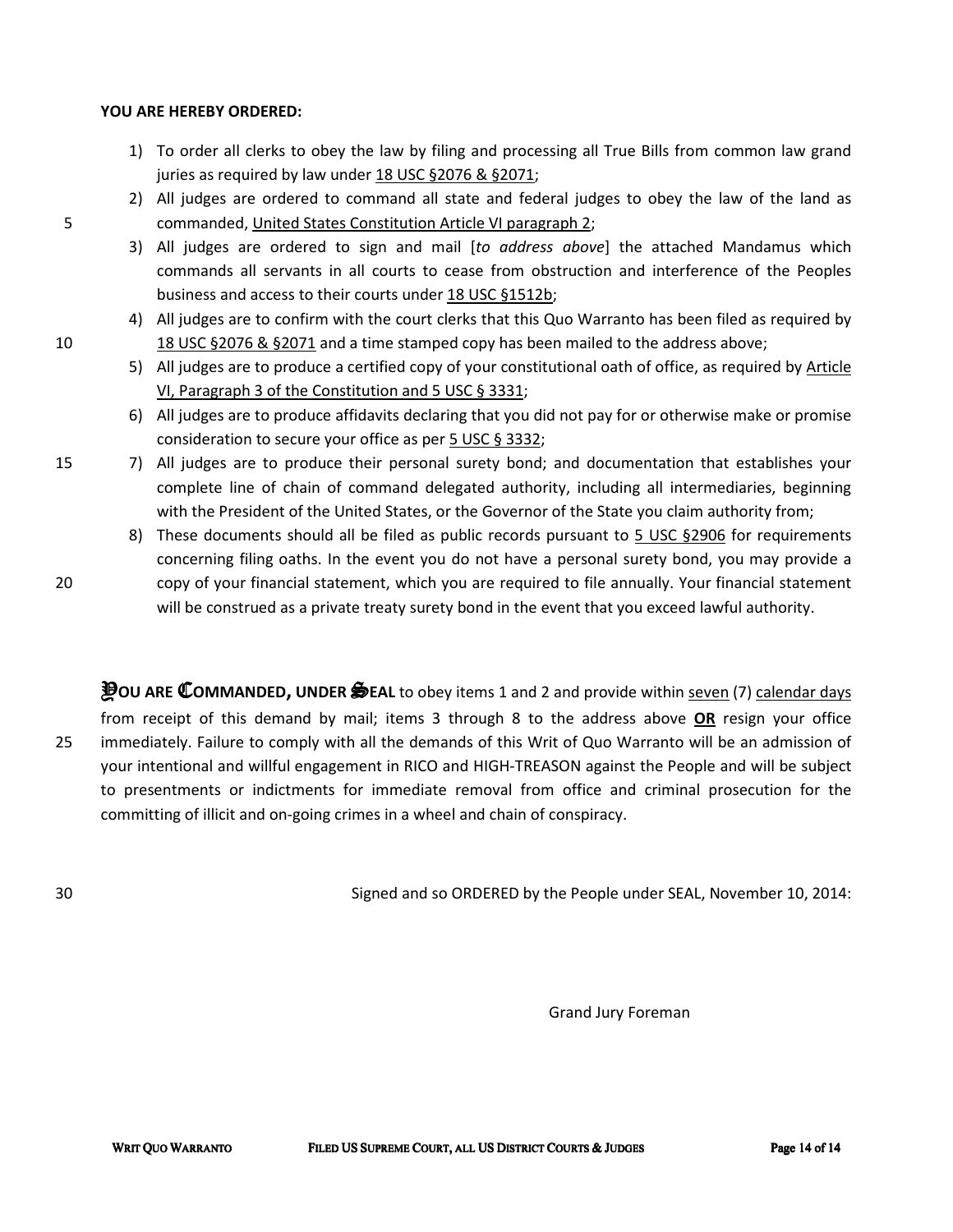# **IN THE UNITED STATES DISTRICT COURT FOR \_\_\_\_\_\_\_\_\_\_\_\_\_\_\_\_\_\_\_\_\_\_\_\_\_\_\_\_\_\_\_\_\_\_\_\_\_\_\_\_**  \_\_\_\_\_\_\_\_\_\_\_\_\_\_\_\_\_\_\_\_\_\_\_\_\_\_\_\_;

\_\_\_\_\_\_\_\_\_\_\_\_\_\_\_\_\_\_\_\_\_\_\_\_\_\_\_\_.

# W**RIT** O**F** M**ANDAMUS**

The United States District Court for \_\_\_\_\_\_\_\_\_\_\_\_\_\_\_\_\_\_\_ district of \_\_\_\_\_\_\_\_\_\_\_\_\_\_\_\_\_\_\_ State orders all State, County, City, Town, and Villages Judges; Court Clerks; County Clerks; County Sheriffs to obey the Law of the Land;

**Article VI Clause 2.** This Constitution, and the laws of the United States which shall be made in pursuance thereof; and all treaties made, or which shall be made, under the authority of the United States, shall be the supreme law of the land; and the judges in every state shall be bound thereby, anything in the Constitution or laws of any State to the contrary notwithstanding.

The United States Constitution guarantees to every state in this union and the People thereof, a constitutional republican form of government that the judiciary and all oath takers must obey.

Therefore all State, County, City, Town, and Villages Judges; Court Clerks; County Clerks; County Sheriffs and United States Marshals are so ordered as follows:

- i. All State, County, City, Town, and Village Judges and clerks are to obey the law of the land specifically defined in Article VI Clause 2
- ii. All State, County, City, Town, and Villages Judges and clerks are to obey under penalty of 18 USC  $\S 2071$ , law of the land, are not to conceal, remove, mutilate or misfile any record, proceeding, paper, document, or other thing filed by the Common Law Grand Juries with the court clerk or county clerk.
- iii. All Federal, State, County, City, Town, and Villages Judges and clerks are to obey under penalty of 18 USC §1512, law of the land, are not to alter, destroy, mutilate, or conceal an object with intent to impair the object's integrity or availability for use in an official proceeding; or intimidate, threaten, or corruptly persuades another person to withhold a record, document, or other object, from an official proceeding; or obstructs, influences, or impedes any official proceeding.